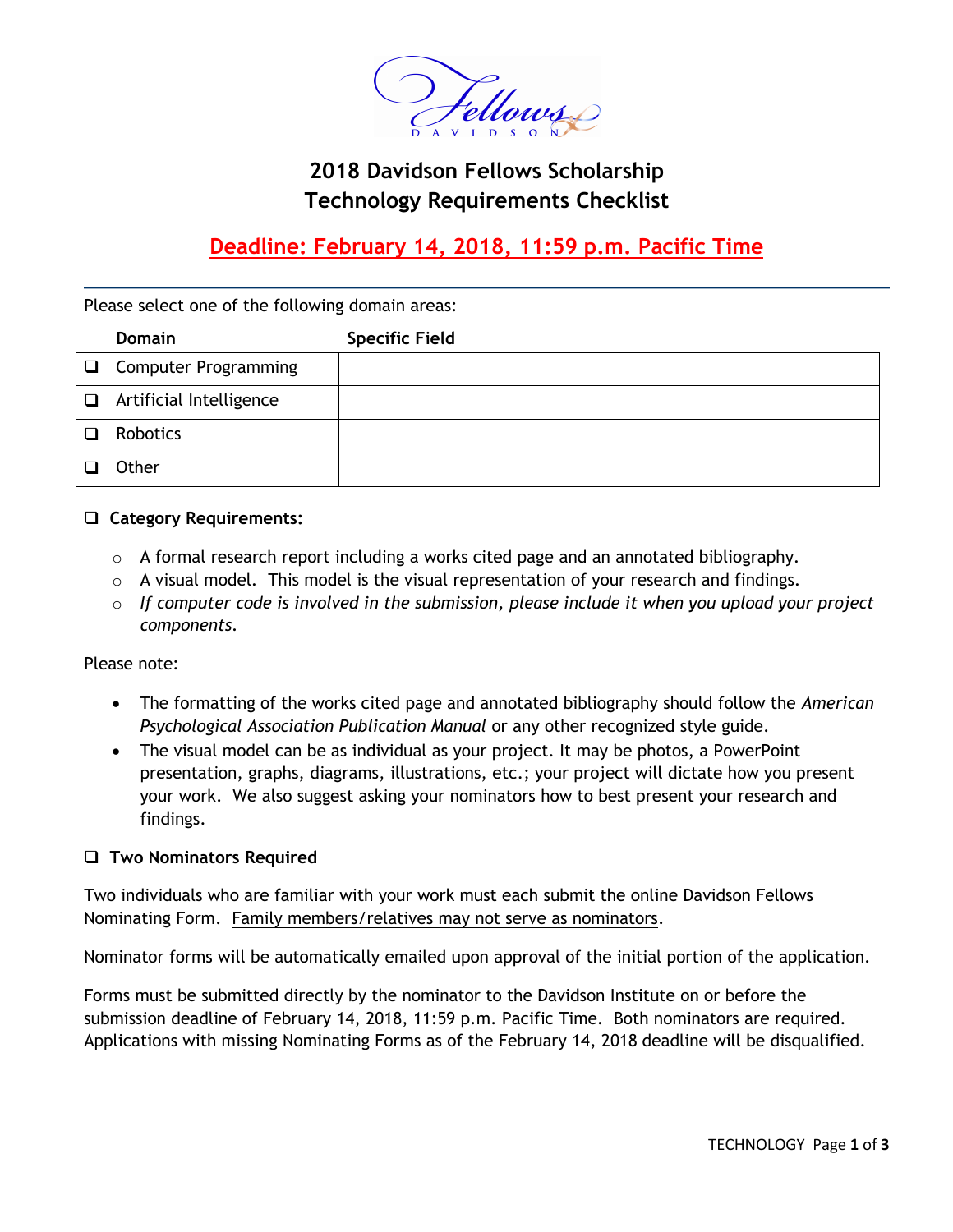

## **Attachments to the Davidson Fellows Application**

Attachments are to be completed by the applicant. The word count of attachments 1 and 2 is up to the applicant.

Note: Applicants in all categories must submit attachments 1 through 3.

### **ATTACHMENT ONE:** Process Essay

- o **Part One**: Please answer the following questions:
	- What inspired you to pursue this work?
	- How much time (hours/days/months) did it take you to complete this work?
	- How did you organize the work that went into doing it?
	- What difficulties did you encounter and how did you handle them?
- o **Part Two**: Please answer the following questions:
	- Where was the work completed?
	- Who supervised your work? (Give names, titles, addresses, e-mail, and phone numbers)
	- What help have you received in doing this work?
	- List who helped you and what assistance he/she provided. (Please include individuals who offered equipment, ideas, critiques, materials, methodology, etc.)

### **ATTACHMENT TWO:** Significance and Benefit to Society Essay

Please explain why your submission qualifies as a significant piece of work, as defined by at least one of the following criteria:

- exceptional creativity
- a new idea with high impact and/or broad implications
- an innovative solution with regional, state and/or national implications
- an important advancement that can be replicated and built upon
- an interdisciplinary discovery with the potential to effect positive change
- a prodigious performance

Also, please explain how your work may make a positive contribution to society or has social relevance.

#### **ATTACHMENT THREE**: Video Describing Work

Submit a maximum 10-minute, home-production quality video recording. You are encouraged to speak "from the heart" in your video, rather than reading directly from a script. The video is a chance to talk about a topic not addressed in the essays or to expand upon a point the essays touched on only briefly.